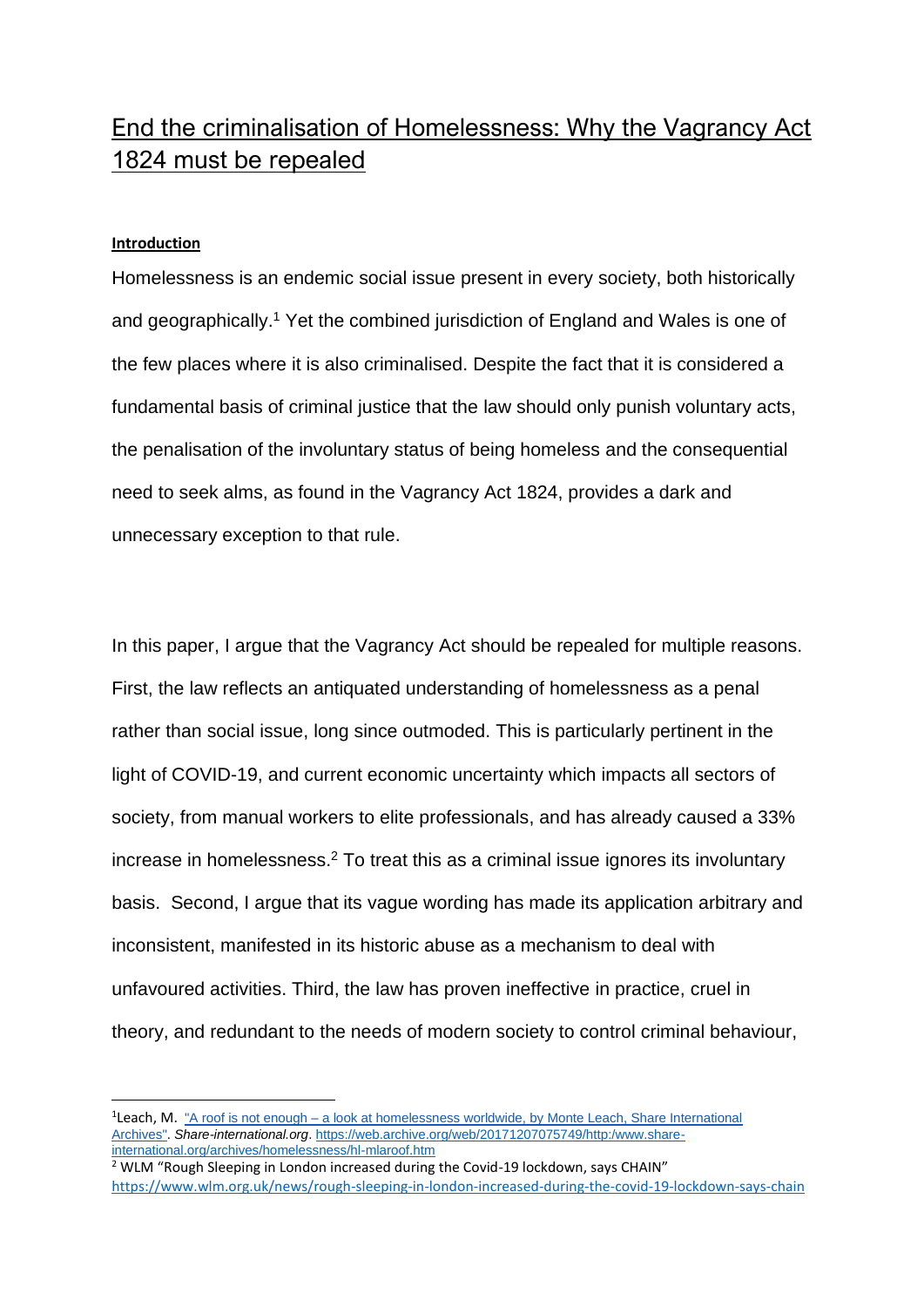with alternative civil penalties available which do not leave defendants with a criminal record. Finally, I will address recent arguments put forward by the government that the Act can be reformed, either by reducing its practical use, or through amendment. I contend that neither of these provide an adequate solution: the government should instead listen to public opinion and finally repeal this unfair law.

#### **History of the law**

Although begging has been criminalised in England in some form since 1370, it was not until the introduction of the Vagrancy Act in 1824, '*An Act for the Punishment of idle and disorderly Persons*', that homelessness itself faced penal punishment. <sup>3</sup> Originally a means to clear the streets of soldiers returning from the Napoleonic Wars (as is evident from the criminalisation of those begging '*by the*  exposure of wounds'),<sup>4</sup> it was more broadly a response to the increased visibility of poverty. 5 It reflected the contemporary view that homelessness was a lifestyle choice rather than a structural issue, as is evident from a report at the time of the law's introduction:

'*The threat of commitment has lost its terror. The vagrant himself, so far from shrinking…steps forward as a volunteer for a prison*."<sup>6</sup>

Whilst the majority of its provisions have long since been repealed, two are still widely used. Section 3 (the 'begging' offence) criminalises individuals for:

<sup>3</sup> Keniston McIntosh, M. (1998). *Controlling Misbehavior in England,1370–1600*.

<sup>4</sup> Vagrancy Act 1824, s4

<sup>&</sup>lt;sup>5</sup> Charlesworth, L (2006), 'Readings of Begging: The Legal Response to Begging considered in its Modern and Historical Context, *Nottingham Law Journal*, 15, 1, pp.2-12

<sup>6</sup> UK Parliamentary Papers (1821), Report from the Select Committee on The Existing Laws Relating to Vagrants, p.4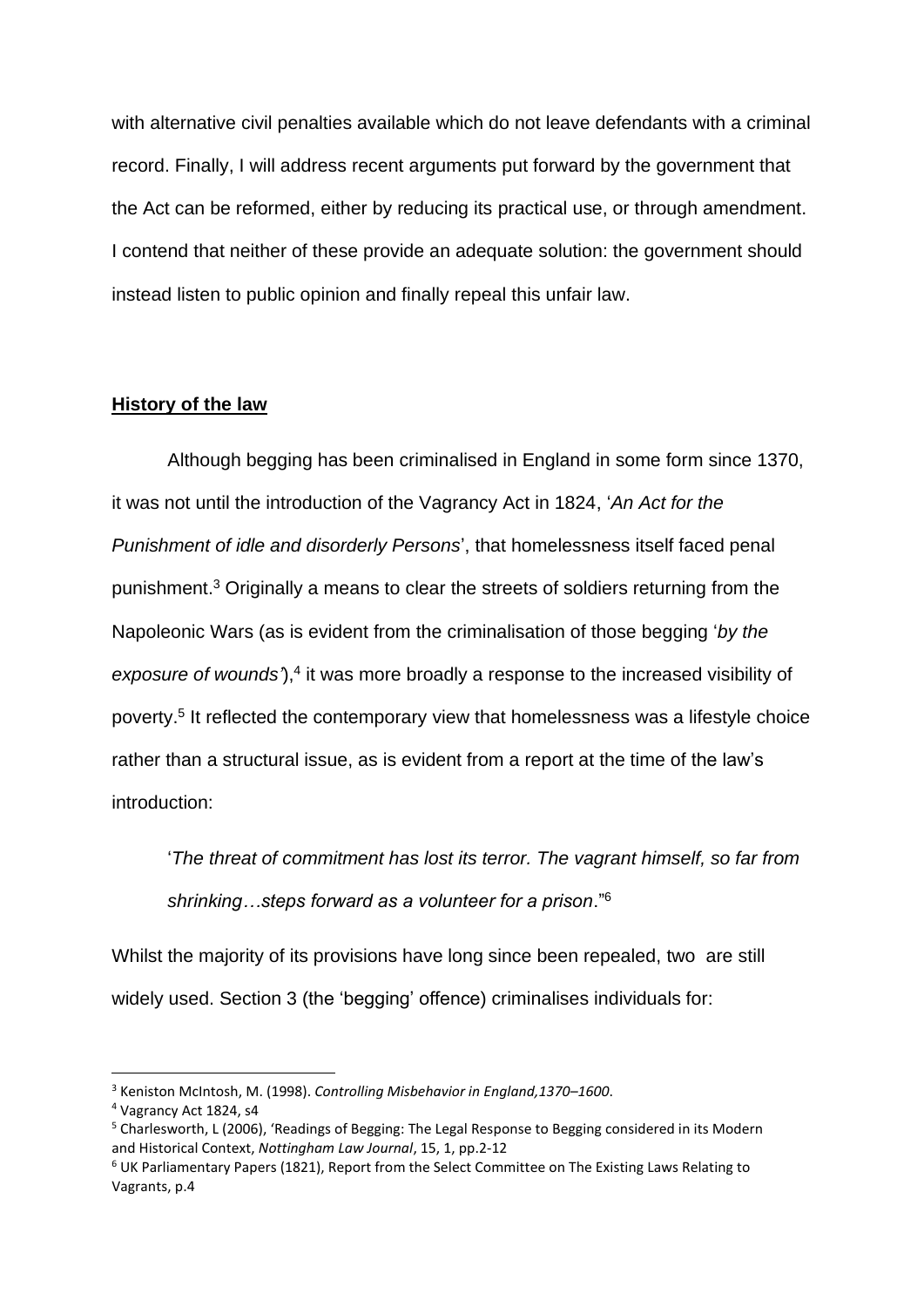"*wandering abroad, or placing himself or herself in any public place, street, or passage, to beg or gather alms*"

and can lead to a fine of up to £1000 as punishment. Section 4, (the 'rough sleeping' offence), proscribes those who:

'*wander abroad and lodge in any barn…unoccupied building, in the open air, or under a tent… not giving a good account of himself or herself'*.

and is accompanied by a maximum of 3 months' imprisonment. The law has remained in continuous use over the last 200 years, with at one point 39,000 individuals being prosecuted for it in the 1920s. <sup>7</sup> To this day, around 2000 people a year are still being prosecuted due to its wide remit for criminalisation, despite the fact the law itself is poorly understood.<sup>8</sup>

#### **Analysis of the law**

#### *Its inadequacy as legislation*

As is clear even from the description of the accused as 'vagrants', the law is out of date. It was created at a time when the response to those in poverty was overwhelmingly punitive, on the basis their circumstances denoted a moral failure which merited criminal punishment. Whilst our modern understanding of criminal justice intends to deter behaviour which threatens others' security, the substantive language of the act indicates a concern instead with morality, and the juxtaposition of rough sleeping to the lack of a 'protestant work ethic' in the accused. The Act itself

<sup>7</sup> *Home Office, Criminal Statistics England and Wales 1924* (London, 1926), Cmd. 2602

 $8$  It was only in 2010 that the Courts 'rediscovered' the original penal punishment under s3 of the Act of up to 1 month in prison had been abolished by the Criminal Justice Act 1982. *R v Fagan* [2010] EWCA Crim 2449 [3]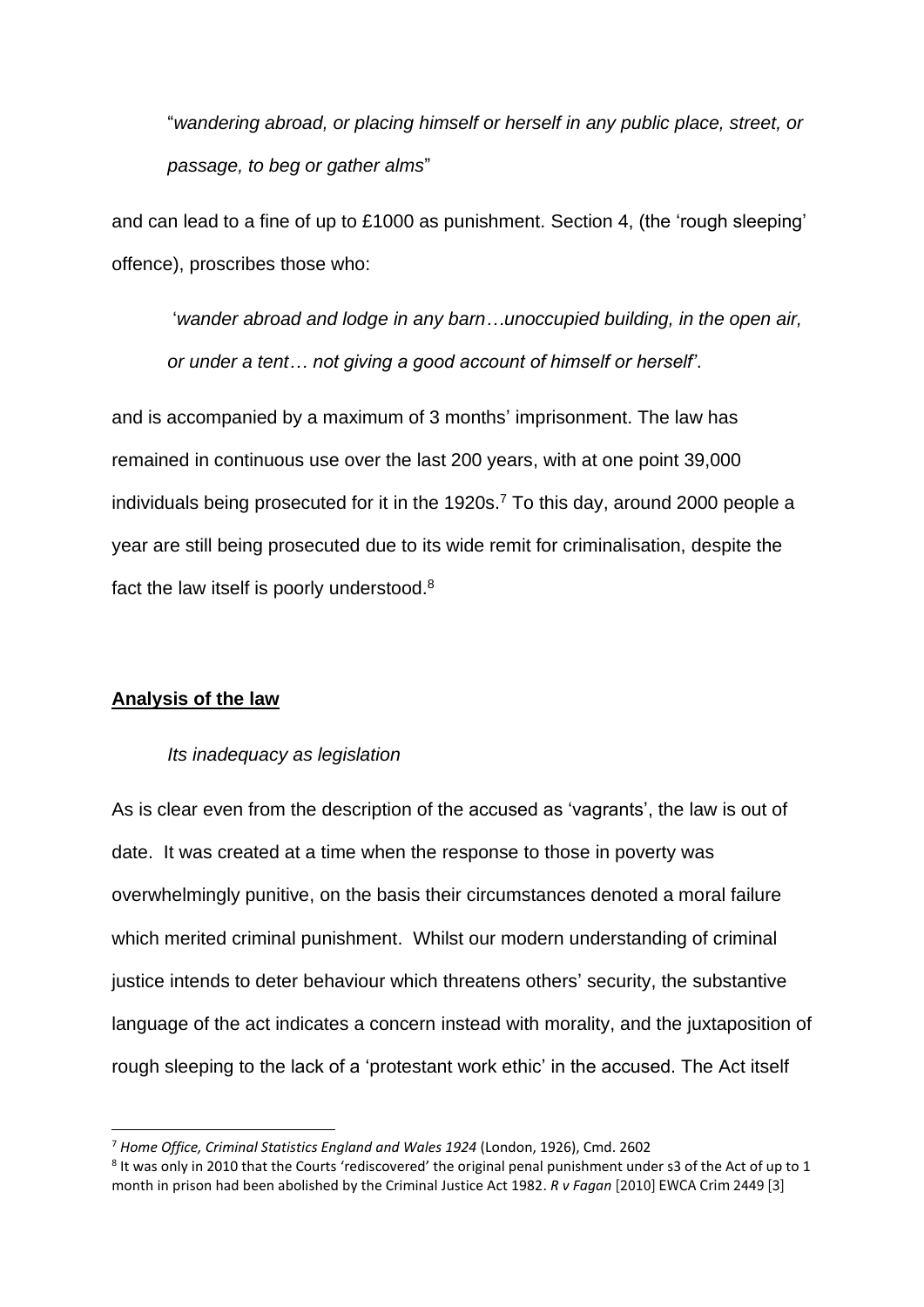predates the modern police service and, despite immense changes in the nature of policing and the well-evidenced links between trauma, poverty and rough sleeping, it is still used across police force areas today.<sup>9</sup> Even by 1906 its suitability was being questioned, with a Commons committee noting that the language of the Act was "simply a means of repression."<sup>10</sup> As Lord Young summarised bluntly in a House of Lords debate this year, legislation which refers to the "idle and disorderly", "rogues" and "vagabonds" living in "coach-houses" and "stables" has no place in modern legislation, let alone criminal prosecution.<sup>11</sup>

The Act has been abolished in the Republic of Ireland since 1980, in Scotland since 1982. <sup>12</sup> All other countries with similar laws have since repealed them: <sup>13</sup> There have been concerted attempts to repeal it in England, through both private members' bills and opposition manifestos.<sup>14</sup> An online petition to 'Repeal the Vagrancy Act 1824' in 2018 gained 20,549 signatures, and surveys have shown the majority of the public viewing the criminalisation of rough sleeping as 'a waste of police time'.<sup>15</sup> Clearly, it is the view internationally and in domestic public opinion that the Vagrancy Act is outdated: an antiquated outpost of Victorian criminalisation in the modern world.

<sup>&</sup>lt;sup>9</sup> Draine, J. et al. (2002). Role of social disadvantage in crime, joblessness, and homelessness among persons with serious mental illness. *Psychiatric Services*, *53*(5), 565-573.

<sup>10</sup> UK Parliamentary Papers (1906), *Report of the Departmental Committee on Vagrancy*, cd 2852, p.8

<sup>11</sup> Lord Young, Hansard, HL Debate, 23 April 2020, c84

<sup>&</sup>lt;sup>12</sup> Firearms and Offensive Weapons Act 1990 (Ireland); Civic Government (Scotland) Act 1982

<sup>13</sup> *Papachristou v. City of Jacksonville (1972),* 405 U.S. 156; House of Commons Canada (2018), *Bill C-75: An Act to amend the Criminal Code, the Youth Criminal Justice Act and other Acts and to make consequential*  amendments to other Acts, 1st Session, 42<sup>nd</sup> Parliament

<sup>14</sup> [Hansard:](https://api.parliament.uk/historic-hansard/commons/1981/feb/24/vagrancy-offences-repeal) HC Deb (24 February 1981) vol 999 cc756-8; [Hansard: HC Deb \(07 Feburary 2018\) Vol 635 cc1504](https://hansard.parliament.uk/commons/2018-02-07/debates/013751EE-843A-4AA5-A075-8FE742FE69BA/TaylorReview#contribution-E91D3D3C-F99E-4340-8E76-8EBEA8B4854C) Labour Party "Labour to repeal nineteenth century law criminalising rough sleepers" Friday 21 December 2018, [https://labour.org.uk/press/labour-repeal-nineteenth-century-law-criminalising-rough sleepers/](https://labour.org.uk/press/labour-repeal-nineteenth-century-law-criminalising-rough-sleepers/)

<sup>15</sup>Petition 205388: Repeal the Vagrancy Act 1824 [Accessed 27 September 2020]; Crisis "Over 70% of the public think arresting people sleeping rough is a waste of police time" [https://www.crisis.org.uk/about-us/media](https://www.crisis.org.uk/about-us/media-centre/over-70-of-the-public-think-arresting-people-sleeping-rough-is-a-waste-of-police-time/)[centre/over-70-of-the-public-think-arresting-people-sleeping-rough-is-a-waste-of-police-time/](https://www.crisis.org.uk/about-us/media-centre/over-70-of-the-public-think-arresting-people-sleeping-rough-is-a-waste-of-police-time/)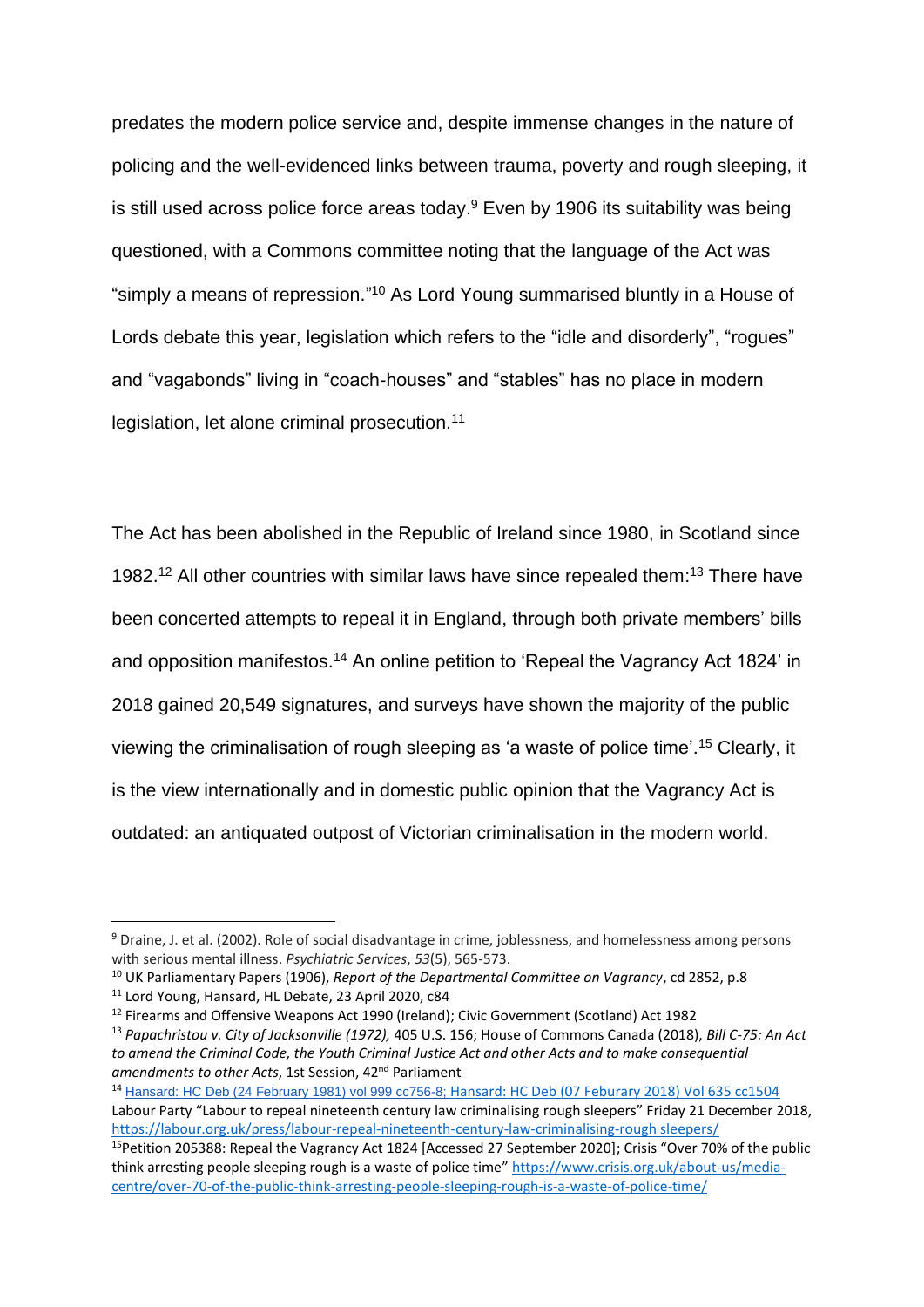## *The Law is vague*

Beyond the use of antiquated language, the Act's wording is so vague as to encompass almost any unwonted behaviour on the street. The blanket term "vagrant" has no precise meaning attached to it, leaving it open to manipulation., Many groups have fallen foul of its wide definition, from owners of shops displaying 'obscene prints',<sup>16</sup> people playing dice in the streets,<sup>17</sup> to young black men preemptively stopped on the street.<sup>18</sup>

Indeed, it is not clear *what* action is required to merit punishment. In November 2017 Kevin Bigg, who was rough sleeping in Carlisle, was arrested under section 3 for begging after a child threw £2 into his sleeping bag. Although clearly in breach of the rough sleeping provision in section 4, there was no indication that he was in fact begging, nor asking for the £2 himself.<sup>19</sup> As a police officer recently commented in an undercover documentary about homelessness:

*Basically, if I walk along and I see you placed to beg, I think you're there to receive money or food - you're begging.<sup>20</sup>*

<sup>16</sup> Vagrancy Act 1838

<sup>17</sup> Vagrancy Act 1875

<sup>&</sup>lt;sup>18</sup> Lawrence, P. (2017), 'The Vagrancy Act (1824) and the Persistence of Pre-emptive Policing in England since 1750', *British Journal of Criminology*, Volume 57, Issue 3, 1 May 2017, p.526 <sup>19</sup> Homeless Link 'Join the campaign for the repeal of the Vagrancy Act' 18 March 2019,

<https://www.homeless.org.uk/connect/blogs/2019/mar/18/join-campaign-for-repeal-of-vagrancy-act> <sup>20</sup> Manchester Evening News (2019), *'Brutal': 60 Days On The Street viewers shocked at the way police speak to homeless people in Manchester*,

[https://www.manchestereveningnews.co.uk/news/greatermanchester-news/brutal-60-days-street-viewers-](https://www.manchestereveningnews.co.uk/news/greatermanchester-news/brutal-60-days-street-viewers-15977153)[15977153](https://www.manchestereveningnews.co.uk/news/greatermanchester-news/brutal-60-days-street-viewers-15977153) ;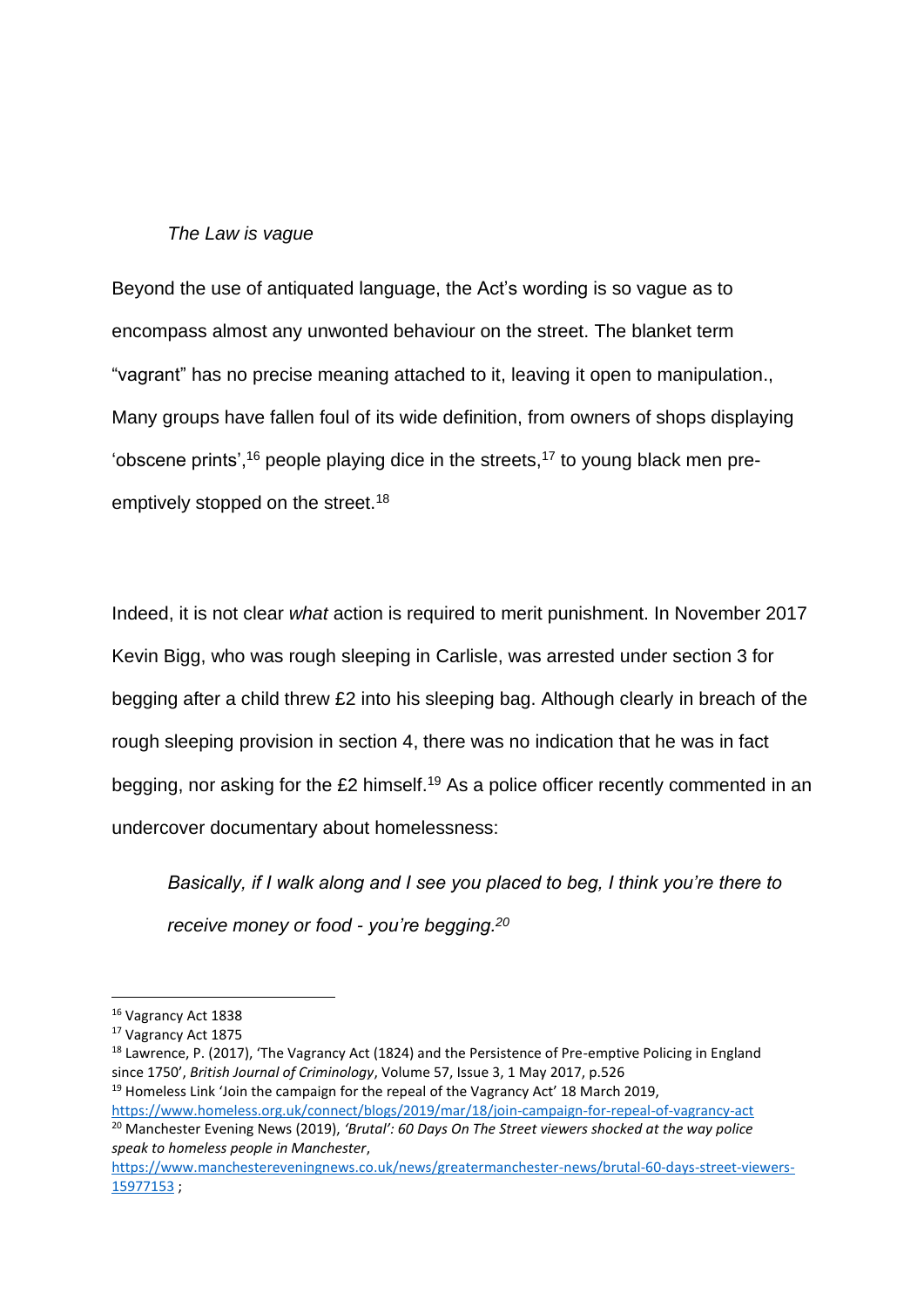Furthermore, section 4 at least appears to impose a reverse burden of proof on defendants, an aspect which may be in breach of a defendant's right to fair trial under Article 6 ECHR.<sup>21</sup> This states that a defendant is in violation of this provision if caught '*wandering abroad'* and '*cannot give a good account of themselves'*, implying the burden is on the defence to prove otherwise. There is no indication of what '*giving a good account of oneself'* should entail. This has allowed the law to be applied in a cruel and vindictive manner. In 2014, three men were prosecuted after having been caught taking food placed in skips outside the back of Iceland, despite the store's repeated statement they did not consider the defendants' activity criminal<sup>22</sup>

#### **The Law's impact**

Such issues would not be of great concern if the law was not regularly implemented. Yet in the last decade figures show an increase in the number of prosecutions under section 3 (begging) from 1,510 in 2006-7 to 2,365 in 2015-16, with over threequarters of these resulting in a guilty verdict.<sup>23</sup> Indeed, more than 2,000 people have been prosecuted under the Act every year over the last 10 years, leading to over 15,000 convictions. <sup>24</sup> Whilst only 34% of local authorities in England and Wales still use it, those areas which do have acknowledged that it has become the default position for dealing with homelessness.<sup>25</sup> In Blackpool, for instance, it was reported that over half of those homeless in the city centre had been sentenced under the Act,

<sup>21</sup> Lord Judge, Hansard, HL Deb, 23 April 2020, c85

<sup>&</sup>lt;sup>22</sup> BBC News "Three accused of stealing food from Iceland store bins" 29 January 2014. <https://www.bbc.co.uk/news/uk-england-london-25945052>

 $\frac{23}{23}$  Crown Prosecution Service, Response to Freedom of Information Act 2000 Request – Ref: 6127, 6 July 2016.

<sup>&</sup>lt;sup>24</sup> FEANTSA, Homeless in Europe: The Criminalisation of homelessness, Spring 2020

 $25$  Crisis 'Scrap the Act: The case for repealing the Vagrancy Act (1824)' p29.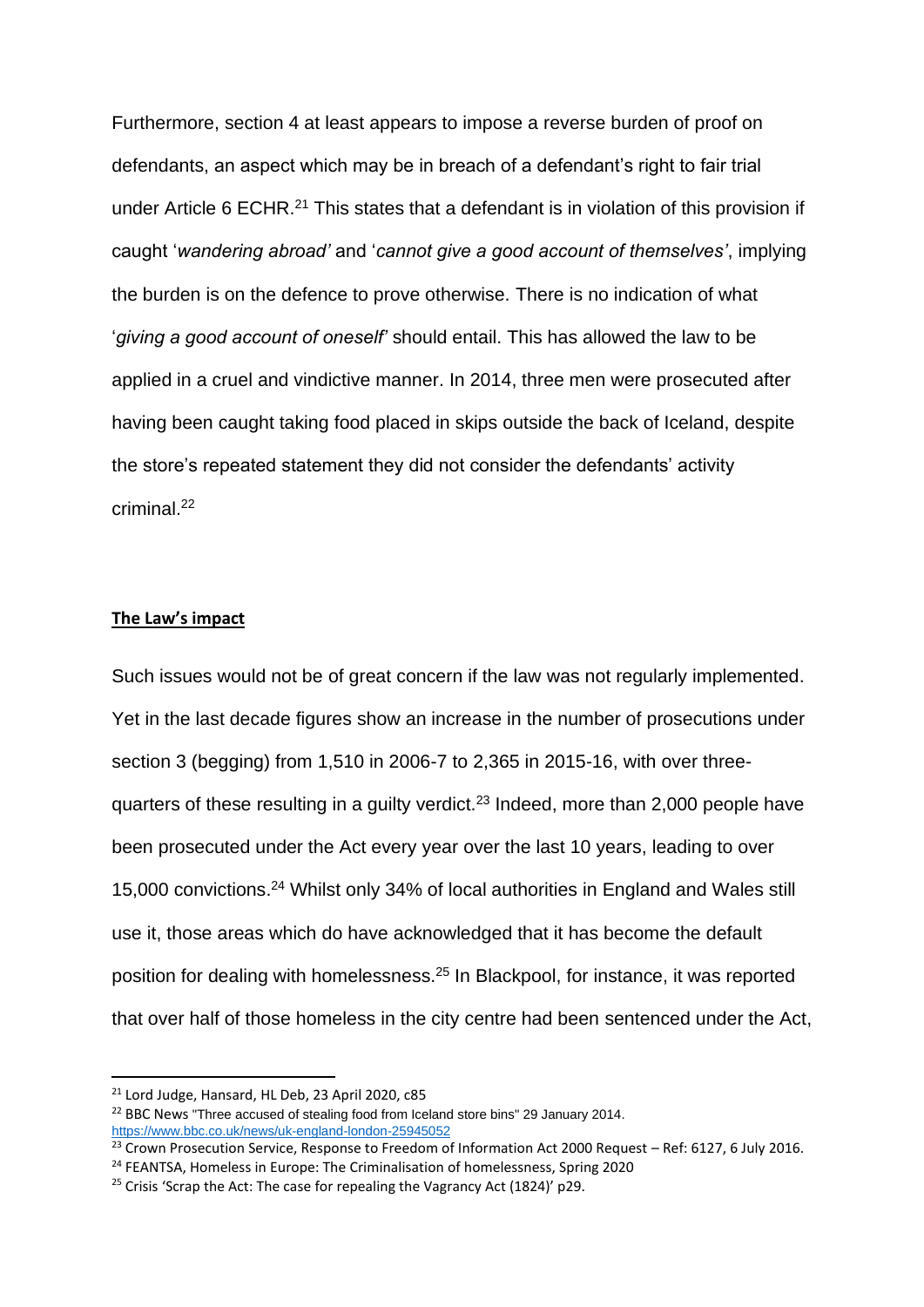receiving a £100 fine and ban from the town centre, with failure to comply potentially leading to a jail sentence.<sup>26</sup>

The discrepancy between different authorities also highlights the arbitrariness of the Act's implementation, with differences in policing practice significantly affecting the number of rough sleepers subject to penalisation. Furthermore, the *threat* of its reintroduction is still present in councils which don't currently use it: notoriously, prior to Prince Harry's royal wedding, the Council Leader of Windsor, Simon Dudley, threatened to reimplement the law to clear the area, describing an 'epidemic' of vagrancy which had resulted in the 'exploitation of residents.'<sup>27</sup>

These figures of course fail to acknowledge the law's informal use without prosecution. For example, in Wales the law is regularly used as a mechanism to move rough sleepers, or challenge them without formal caution or arrest.<sup>28</sup> Such threats can have a significant psycho-social impact, forcing rough sleepers to move to areas where they are unknown to social services and outreach charities, placing them in an even more vulnerable position then their original precarious existence.

<sup>&</sup>lt;sup>26</sup> Mount, J. 'UK: Over 1,300 homeless people penalised last year under the 1824 Vagrancy Act' 2 August 2019 <https://www.wsws.org/en/articles/2019/08/02/vagr-a02.html>

<sup>&</sup>lt;sup>27</sup> Sherwood, H. "Windsor council leader calls for removal of homeless before royal wedding" 3 January 2018, The Guardian

[https://www.theguardian.com/society/2018/jan/03/windsor-council-calls-removal-homeless-people-before](https://www.theguardian.com/society/2018/jan/03/windsor-council-calls-removal-homeless-people-before-royal-wedding)[royal-wedding](https://www.theguardian.com/society/2018/jan/03/windsor-council-calls-removal-homeless-people-before-royal-wedding)

<sup>28</sup>Cymorthcyrmru, 'Campaign to scrap the Vagrancy Act', 19 June 2019, <https://www.cymorthcymru.org.uk/en/news-blog/news/campaign-scrap-vagrancy-act>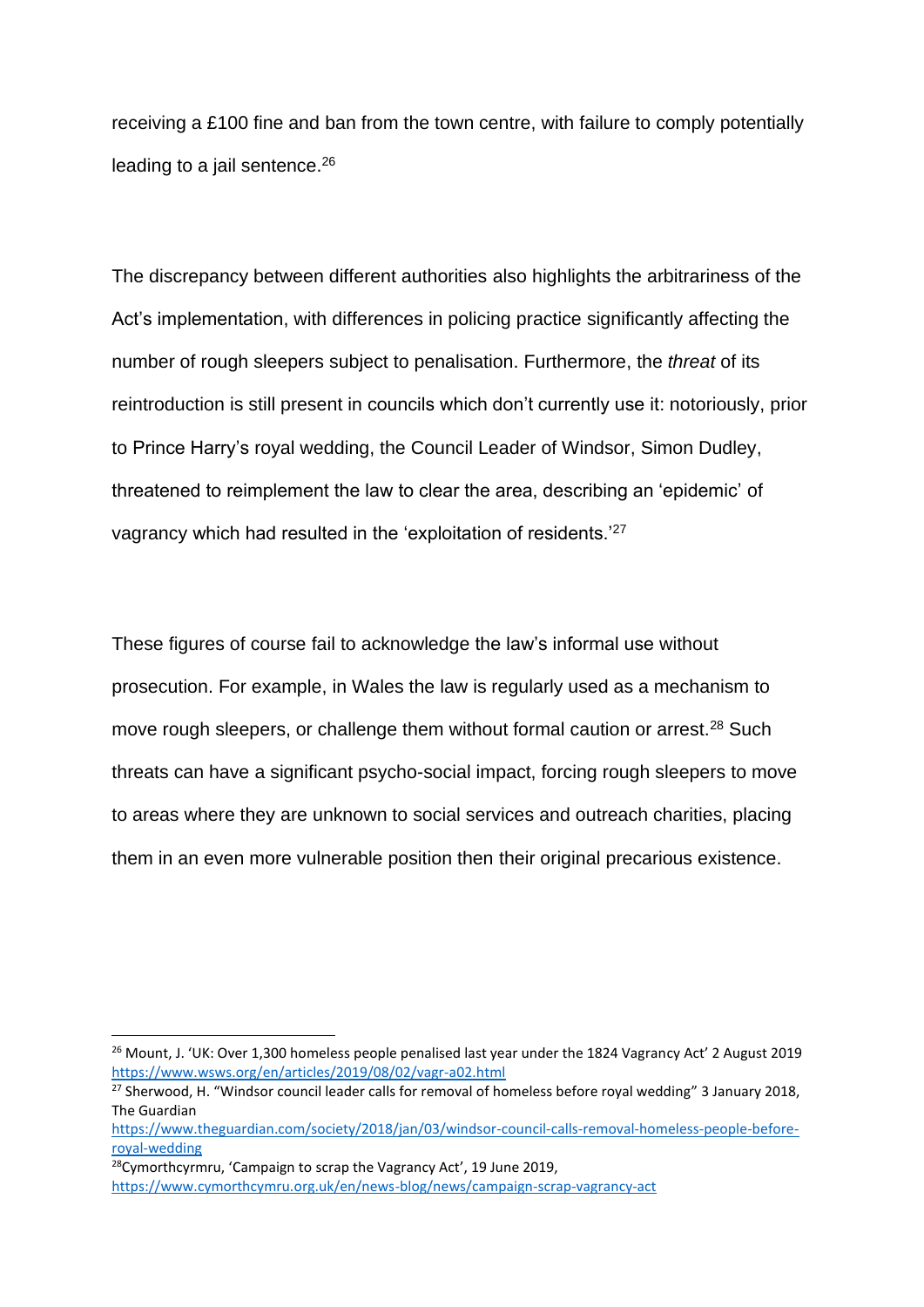## **The Law's inadequacy from a policy perspective**

#### *A failure of deterrence*

The Act is equally ineffective as a mechanism to remedy homelessness. As previously noted, section 4 of the Act, which criminalises rough sleeping, can lead to a 3-month prison sentence, destroying any sustained employment that a rough sleeper may have gained, and threatening future job opportunities. Even fines can have devastating consequences; the average charge representing half of any welfare payment a rough sleeper is likely to receive, with the threat of prison if left unpaid. <sup>29</sup> This creates an impossible burden on such individuals, with fines quickly adding up. It leads to state-enforced criminality, as the only means to pay the fine and avoid prison is to beg, rob or commit other criminal acts. <sup>30</sup> The law therefore becomes a pointless exercise in the pursuit of criminal deterrence.

Fines are often accompanied by a community order banning individuals from town and city centres.<sup>31</sup> Whilst representing a response to complaints by local residents that rough sleepers bring crime and reduce the neighbourhood's appeal, exclusion orders also prevent rough sleepers from accessing basic services provided by outreach charities in the city centre, and preclude contact with their support network. As noted, this leaves such vulnerable individuals at even greater risk, and only increases their likelihood of remaining homeless.

<sup>29</sup> Ministry of Justice (2019) *Prosecutions and convictions data tool*; HM Government *Income Support* <https://www.gov.uk/income-support/what-youll-get>

 $30$  Crisis 'Scrap the Act: The case for repealing the Vagrancy Act (1824)' pXV

<sup>31</sup> Ministry of Justice (2019) *Prosecutions and convictions data tool*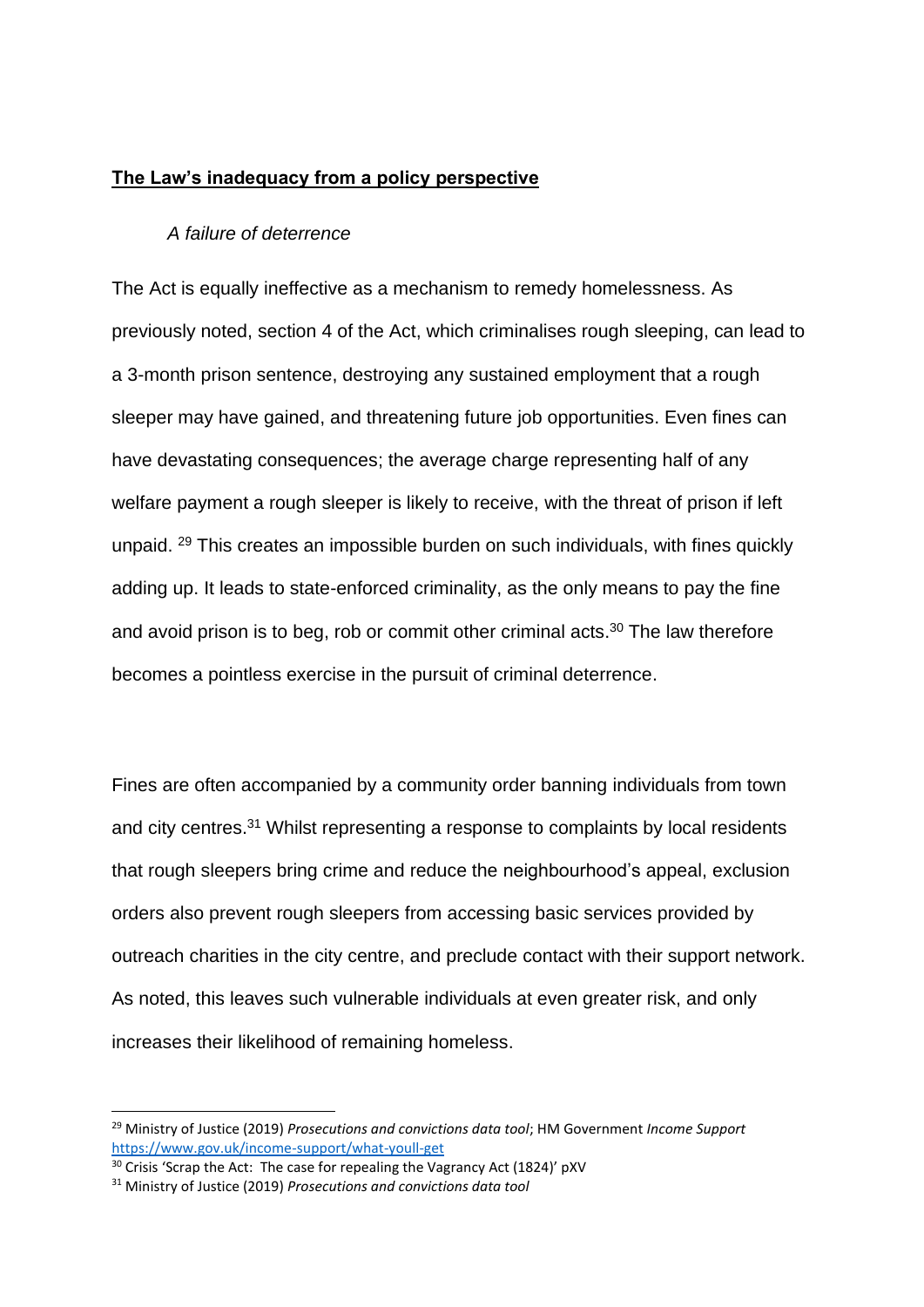Criminalisation means rough sleepers are less likely to seek help from the police, given their fear of potential arrest when contacted. This has a particular impact given that rough sleepers are 17 times more likely to be victims of violence, with 25% of all female rough sleepers reporting having been sexually assaulted.<sup>32</sup> Indeed, 50% of abuse received by rough sleepers went unreported to the police.<sup>33</sup> This presents a damning lacuna in the report and prosecution of crime in England and Wales.

## *A failure to end homelessness*

The 2-year criminal record, given to any of the thousands found guilty under the Act, can also have significant impact on rough sleepers' opportunities and protections. 70% of recruiters will ask for details of an individual's criminal record.<sup>34</sup> Given the urgent need for state housing, councils also regularly consider those with a criminal record as 'low priority'.<sup>35</sup> This creates a vicious cycle, in which those who lack shelter get subsequently sentenced and given a criminal record, thereby reducing their opportunities for housing even further.

The failure of the act to limit homelessness, despite its consistent use over the last two centuries, is evident from the statistics. In 1909, a Royal Commission found that

<sup>32</sup> Genesis Trust 'Gender and Homelessness' [http://genesistrust.org.uk/news/gender-and](http://genesistrust.org.uk/news/gender-and-homelessness/#:~:text=In%202017%20just%2014%25%20of,and%20breakfasts%20or%20with%20friends)[homelessness/#:~:text=In%202017%20just%2014%25%20of,and%20breakfasts%20or%20with%20friends.](http://genesistrust.org.uk/news/gender-and-homelessness/#:~:text=In%202017%20just%2014%25%20of,and%20breakfasts%20or%20with%20friends)

<sup>&</sup>lt;sup>33</sup> Cooper, V. (2017), 'No Fixed Abode: The Continuum of Policing and Incarcerating the Homeless', *Policing*, Vol. 11 (1), p. 31

<sup>&</sup>lt;sup>34</sup> UNLOCKED 'A question of fairness: Research into employers asking about criminal records at application stage' October 2018.

<sup>35</sup> Home Protect 'Housing Issues with a criminal record' [https://www.homeprotect.co.uk/criminal-convictions](https://www.homeprotect.co.uk/criminal-convictions-insurance/housing-issues-with-a-criminal-record)[insurance/housing-issues-with-a-criminal-record](https://www.homeprotect.co.uk/criminal-convictions-insurance/housing-issues-with-a-criminal-record)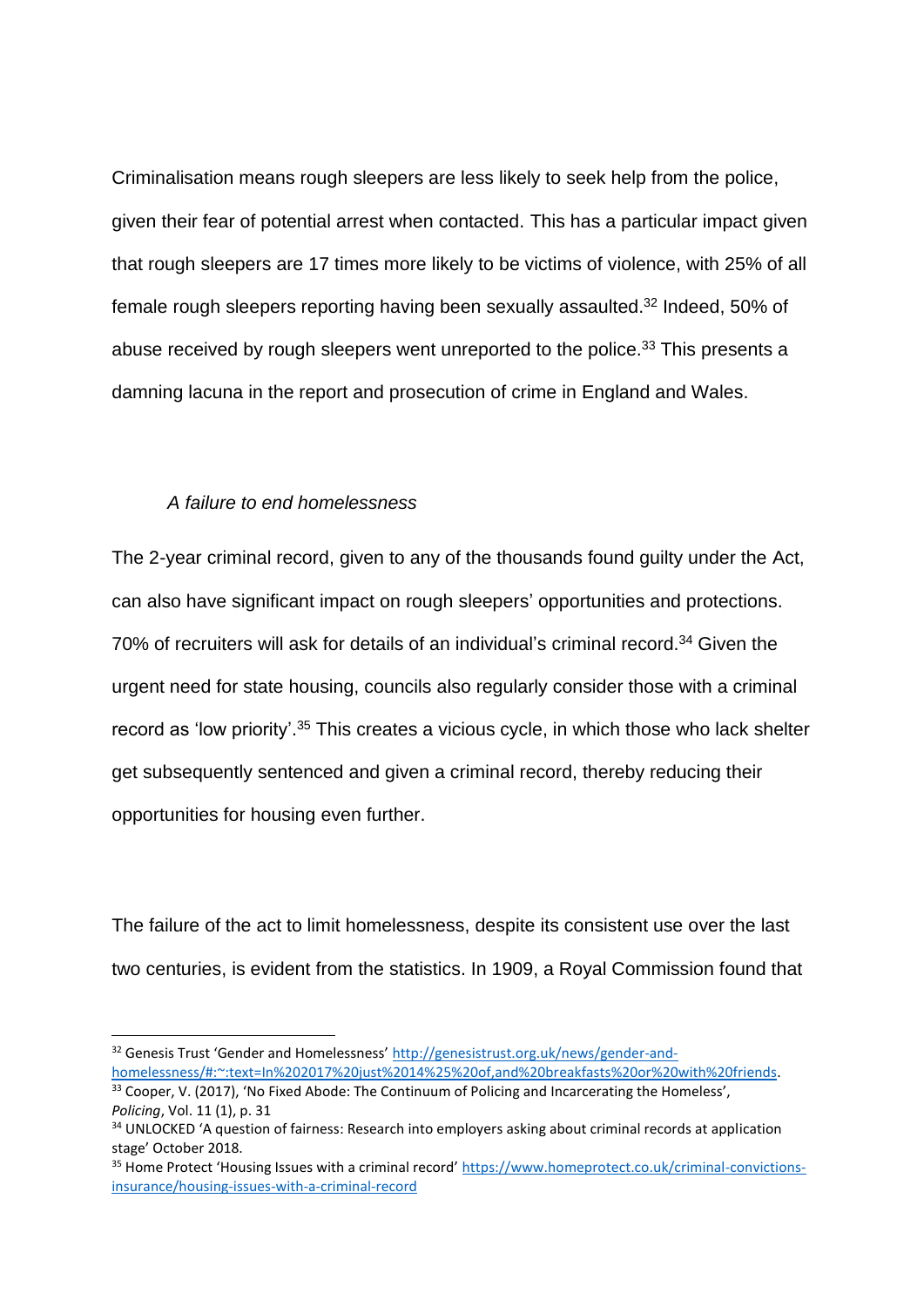vagrancy levels had increased tenfold since its introduction, despite a general decline in poverty.<sup>36</sup> Today homelessness is more closely related to a lack of spending on social housing and healthcare, rather than the deterrents of prosecution. <sup>37</sup> Over the last 10 years, there has been a 300% increase in the number of rough sleepers.<sup>38</sup> As the charity Homeless Link emphasises:

*We are convinced that the present system neither deters the vagrant nor affords any means of reclaiming him, and are unanimous that a thorough reform is necessary.<sup>39</sup>*

The original justification for the Act, that homelessness is a voluntary act which can be deterred through criminalisation, is clearly belied by the facts. Prosecuting rough sleepers does nothing to end this vicious cycle, and makes demands on the justice system at a time of severe financial constraints, that are only likely to increase once the impact of COVID-19 effects government spending.

Even excluding popular opinion, and the potential to fall into an 'ad populum' fallacy, there is a clear moral argument why such treatment of rough sleepers is fundamentally wrong. Homelessness is a health and social issue, with clear correlations between mental health, poverty, and the likelihood of being made homeless. It is almost never a voluntary choice, and thus criminalising such 'behaviour' is in fact to criminalise someone for the situation they find themselves in,

<sup>&</sup>lt;sup>36</sup> Royal Commission on the Poor Laws and the Relief of Distress (1909). London. p. 572

<sup>37</sup> Humphreys, R. (1999), *No fixed abode: a history of responses to the roofless and the rootless in Britain*. Basingstoke: Macmillan, p.140

<sup>38</sup> MHCLG, *Rough sleeping in England: Autumn 2018*, 31 January 2019

 $39$  Homeless Link 'Join the campaign for the repeal of the Vagrancy Act' 18 March 2019, <https://www.homeless.org.uk/connect/blogs/2019/mar/18/join-campaign-for-repeal-of-vagrancy-act>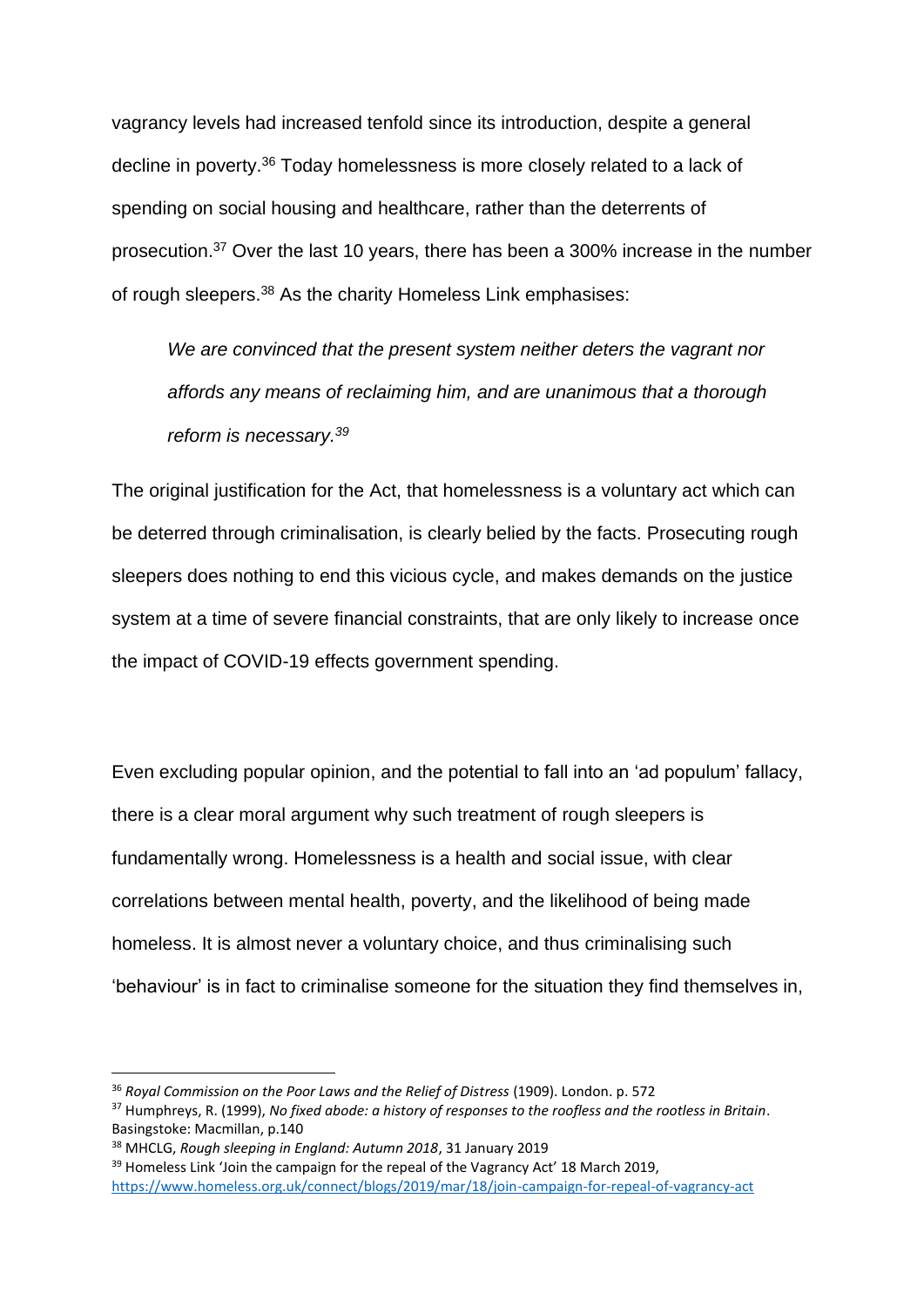rather than for an act. There should be nothing 'criminal' about sitting on a street corner, or seeking support from others who are voluntarily willing to provide financial support through donations. The law as it currently stands criminalises such behaviour, and therefore condemns the struggle of vulnerable individuals just to survive.

#### **Moving forward: retain, amend, repeal?**

As one might expect, it is difficult to find anyone who advocates for the Vagrancy Act being implemented in its current form. One possible justification would be the desire of local residents for rough sleepers to be moved on, believing their presence impacts local businesses and tourism, intimidating members of the public. Yet as recent legal advice provided by Bindmans LLP has shown, these fears are addressed through other modern legislation, such the Anti-social Behaviour Crime and Policing Act (ASB), which importantly doesn't impose criminal sanctions on rough sleepers.<sup>40</sup> This law's further benefit is that it requires a genuine element of criminal anti-social behaviour before individuals can be prosecuted, and therefore removes the reverse burden of proof which renders rough sleepers automatically in breach of the law.

<sup>40</sup> Crisis 'Scrap the Act: The case for repealing the Vagrancy Act (1824)', Appendix 2: Legal advice from Mike Schwarz, Bindmans LLP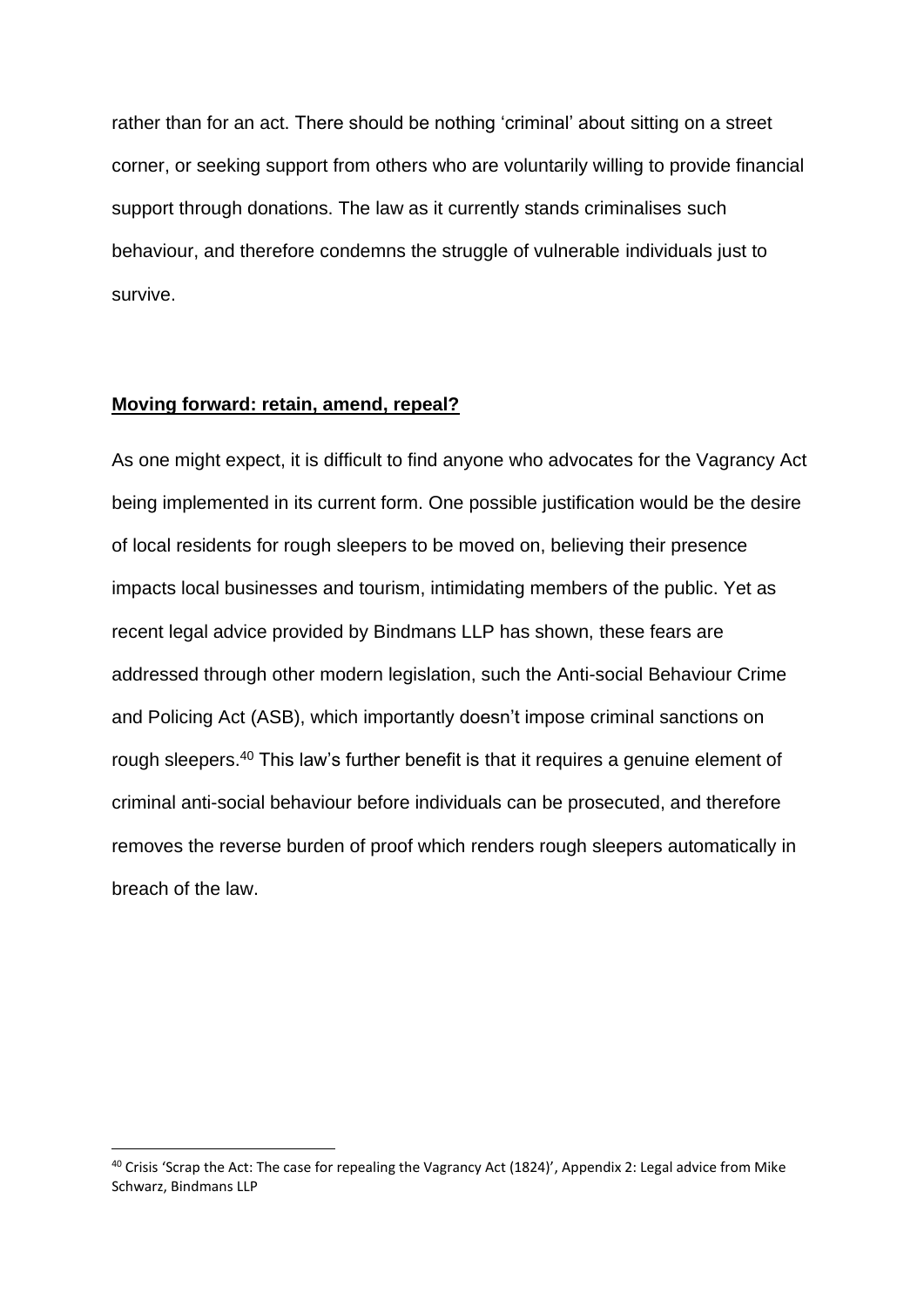Accepting such criticisms, the government has committed to reviewing the Act's status, but plans to consider 'all options' in how to deal with it.<sup>41</sup> There are generally considered three options:

- (1) Retain the law, but discourage its use
- (2) Amend the law
- (3) Scrap the law altogether.

Whilst retaining the law but discouraging its use reduces the need for additional legislation, this option would have questionable impact. Historically, the Act's implementation *has* gone through peaks and troughs as government policy changed. Leaving it in law retains the possibility of its future use and fails to address many of the legislation's inherent defects. It is also unclear whether local authorities who control local policing matters will follow such guidance, given that many consider it their best method for dealing with homelessness in their area.

The second option is to amend the law as the Advocate-General for Scotland, Lord Keen, outlined, most likely by repealing section 4 criminalising rough-sleeping but maintaining the punishment for begging in section 3.<sup>42</sup> Both sections are used interchangeably in practice, however, as is evident statistically by how falls in prosecutions for section 4 are often accompanied by rises for section 3.43 Anecdotally, police officers are happy to charge rough sleepers under section 3 as

<sup>41</sup>Lord Keen, HL Deb, 23 April 2020, c84

<sup>42</sup> Lord Keen, HL Deb, 23 April 2020, c84

<sup>43</sup> Ministry of Justice (2019) *Prosecutions and convictions data tool*.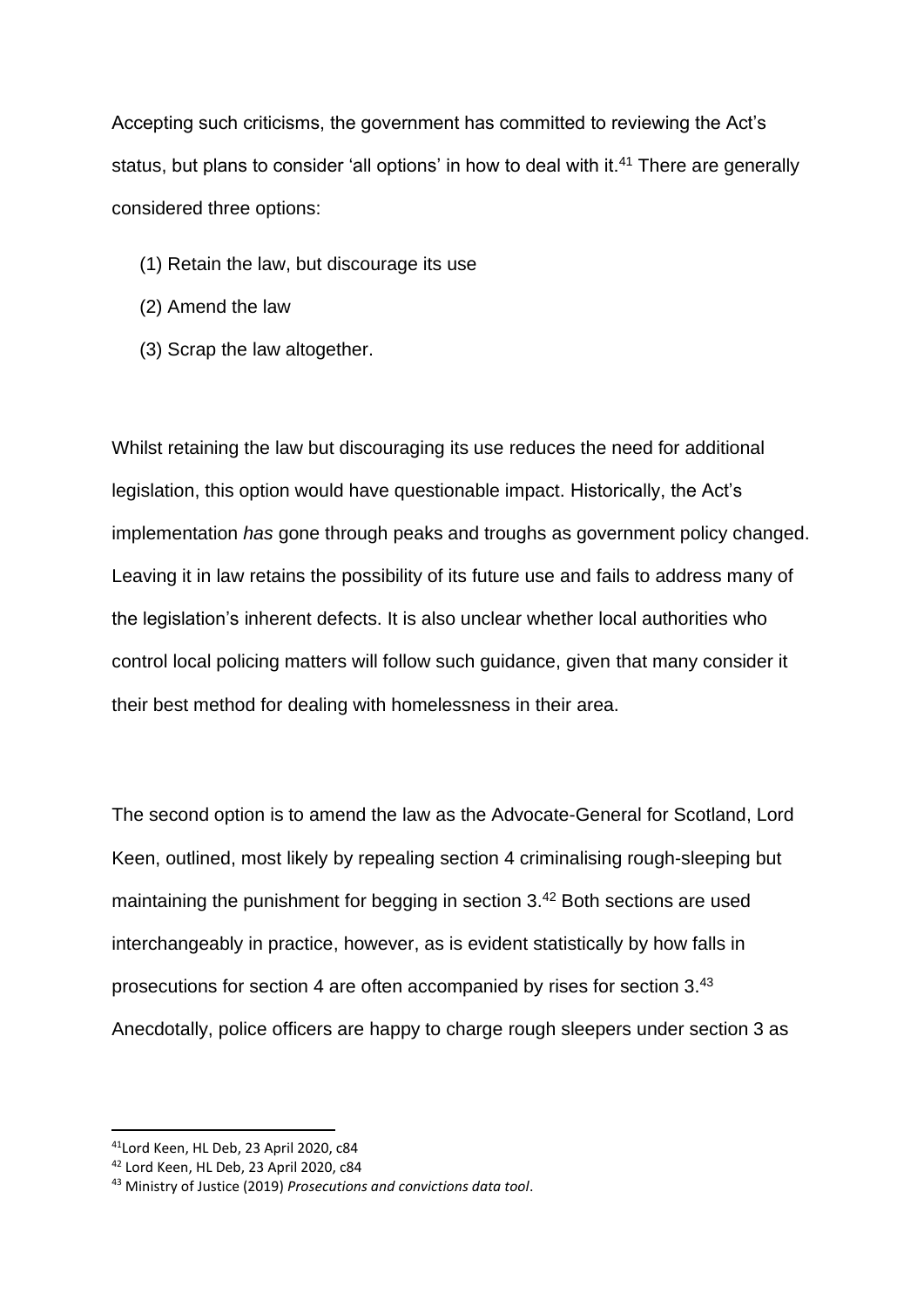'placed to beg'. <sup>44</sup> The removal of section 4 is therefore unlikely to have any impact on the numbers of homeless who are charged.

## *Scrap the Act*

Given the issues with retaining or amending the Act, by process of elimination the best option would be to repeal the Act altogether. There are several reasons why this move would be beneficial. First, it is likely to save police and prosecutor's time and money. Rough sleeping is endemic, with police charging under the Vagrancy Act almost once every 8 hours. Those who are arrested will almost certainly be convicted again for the same crime, given that criminal punishment will do nothing but worsen the likelihood of someone being on the streets. Saving arrest and prosecution for only those who perform the more aggravated offences provided under ASB will still allow those who are a public danger to be arrested, whilst reducing the overall numbers who need to be prosecuted.

Secondly, removing the Act will reduce the unfair expectations the public place on police to deal with rough sleeping. If it is accepted that rough sleeping is not a criminal offence, but a socio-health issue, less responsibility is placed solely on the

<sup>44</sup> "*Basically if I walk along and I see you placed to beg, I think you're there to receive money or food - you're begging"* Manchester Evening News (2019), *'Brutal': 60 Days On The Street viewers shocked at the way police speak to homeless people in Manchester*,

[https://www.manchestereveningnews.co.uk/news/greatermanchester-news/brutal-60-days-street-viewers-](https://www.manchestereveningnews.co.uk/news/greatermanchester-news/brutal-60-days-street-viewers-15977153)[15977153](https://www.manchestereveningnews.co.uk/news/greatermanchester-news/brutal-60-days-street-viewers-15977153) ;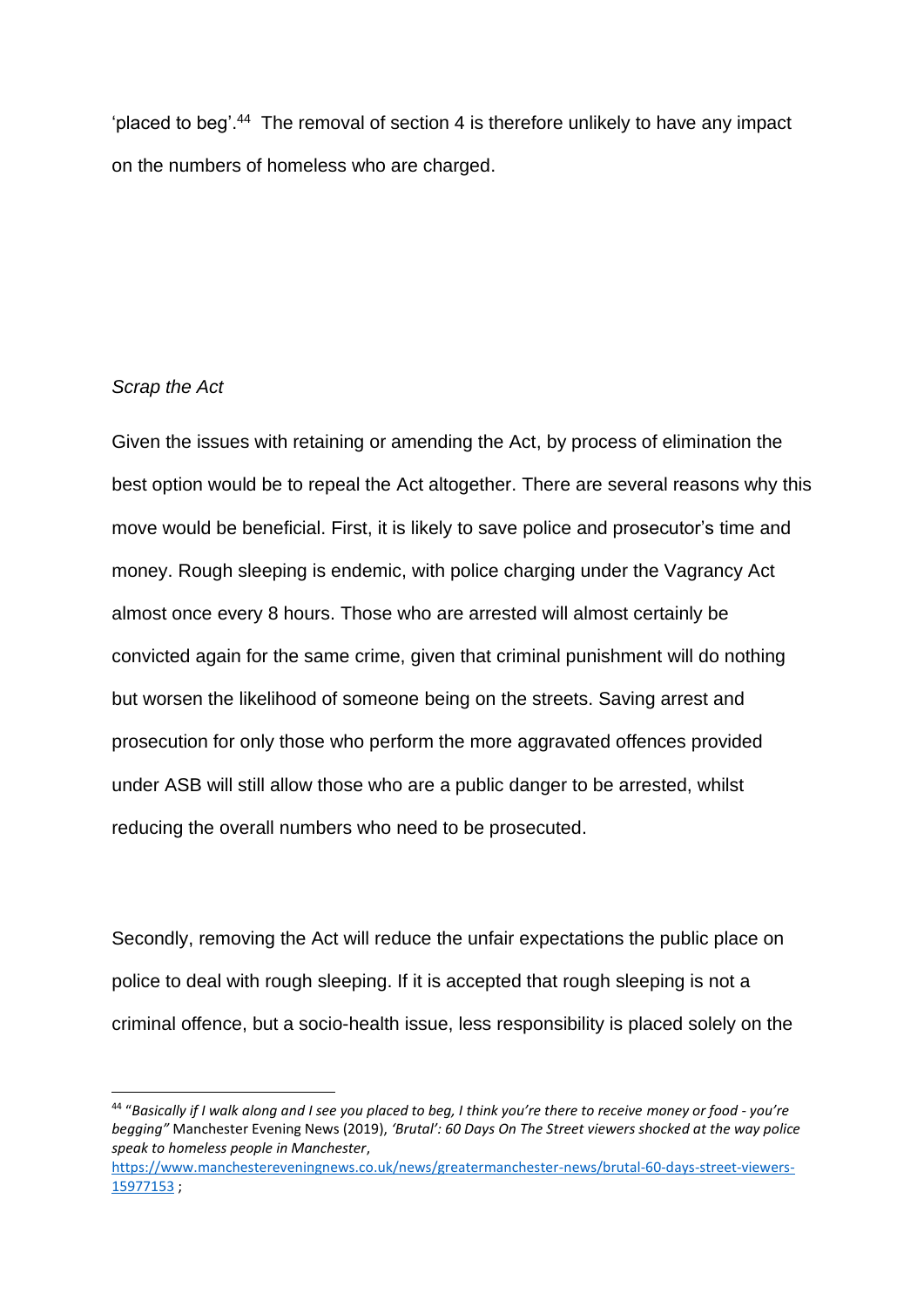police to deal with it; a thankless task given that arrest does nothing to help. Scrapping the Act will also improve rough sleepers' attitude to law enforcement, increasing the likelihood they will report the violence they regularly suffer, and encouraging them to identify themselves to police, who can signpost access to more targeted support services.

By scrapping the Act, we would implicitly accept that rough sleeping is an issue requiring social rather than criminal services. There are many examples of successful strategies to end rough sleeping; almost all of these involve co-operation between charities and local services, with the police responding only when all other options will not work. <sup>45</sup> Such an approach cannot be taken whilst those who need help are at risk of criminalisation.

#### **Conclusion**

Despite much of this paper focusing on the legal and practical issues with the Vagrancy Act, arguably the most cogent is the simplest. Homelessness arises for many individuals through no fault of their own, and as a society we should not punish those who are placed in this situation. It is as true now as it was from its inception: homelessness, with its constant threats of violence and poverty, is rarely a choice. Rather than labelling rough sleepers as 'vagrants' and worthy of criminal punishment, they deserve compassion. Repealing the act is therefore more than just a legal matter: it represents a judgment on society's treatment of its most vulnerable

<sup>45</sup> Mackie, P., Johnsen, S. and Wood, J. (2017), Ending rough sleeping: what works? An international evidence review. London: Crisis.